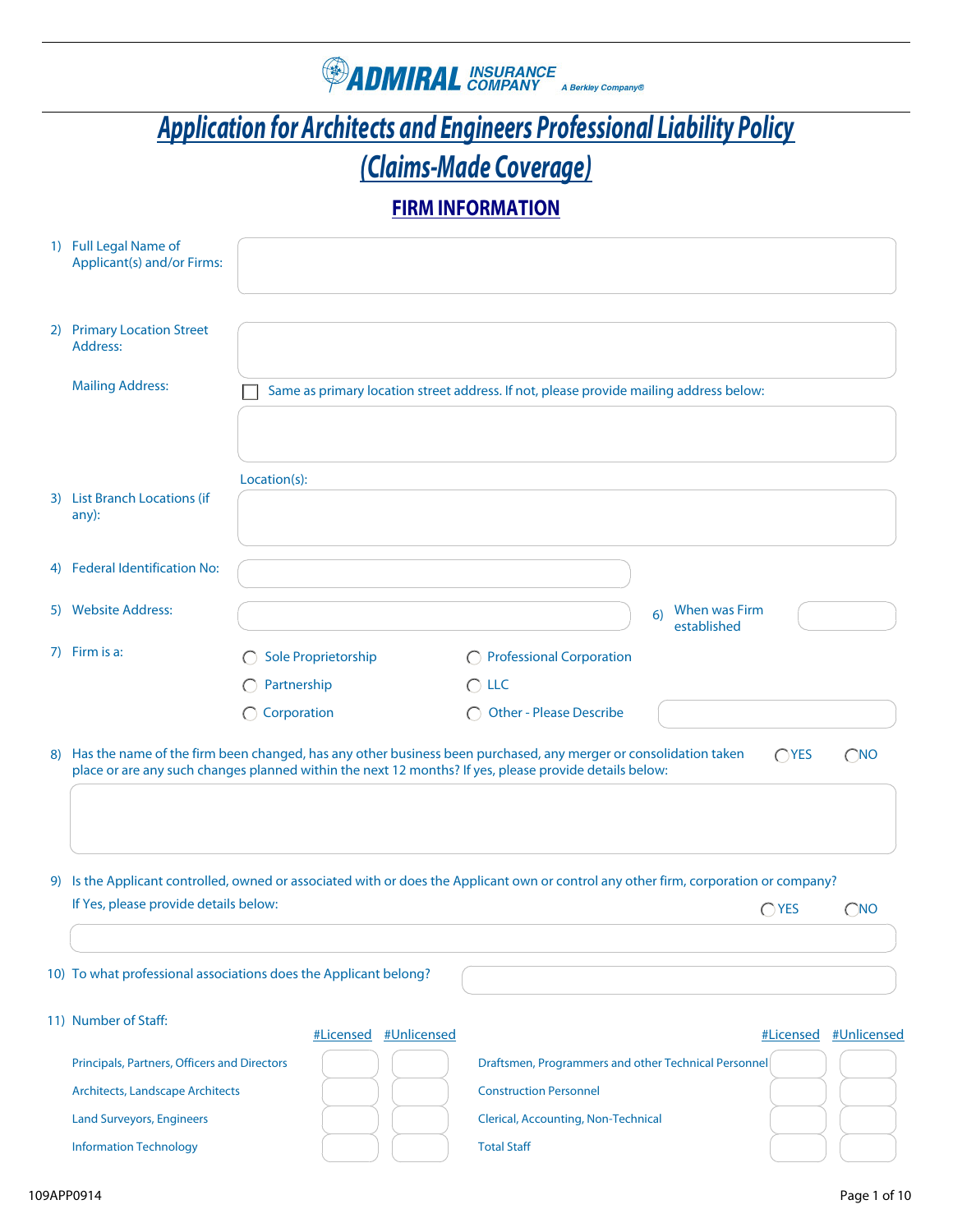

#### 12) Please provide the following information of the Applicant's key employees:

| Principals, Partners, Officers<br>and Directors | <b>Professional Qualifications/</b><br><b>Date Qualified</b> | How Long in<br>Practice | How Long as Partners/<br>Principals/Officers |
|-------------------------------------------------|--------------------------------------------------------------|-------------------------|----------------------------------------------|
|                                                 |                                                              |                         |                                              |
|                                                 |                                                              |                         |                                              |

| 13) Have any Principals, Partners, Officers or Directors of your Company ever been subject to disciplinary action by authorities as a result of |                                   |             |              |  |
|-------------------------------------------------------------------------------------------------------------------------------------------------|-----------------------------------|-------------|--------------|--|
| their professional activities?                                                                                                                  | If Yes, please give full details: | <b>OYES</b> | $\bigcap$ NO |  |

14) Has Applicant, related entity, subsidiary or predecessor in interest ever filed for bankruptcy under Chapter 7 or <br>
CYES CNO Chapter 11 or do they have plans to file bankruptcy under Chapter 7 or Chapter 11? If Yes, please provide details:

### **SERVICES INFORMATION**

Construction Management - At Risk (Insured Acts

15) a. Please describe in detail the operations of your company:

b. Please describe in detail the Professional services for which coverage is desired:

16) Please indicate the percentage of the following disciplines or services in which the Applicant is engaged: (Total must equal 100%)

| <b>Acoustical Engineering</b>                        | $\frac{0}{0}$ | Construction Management - At Risk (insured Acts)<br>as GC) | $\%$ |
|------------------------------------------------------|---------------|------------------------------------------------------------|------|
| Archeology                                           | $\%$          | <b>Construction Materials Testing</b>                      | $\%$ |
| Architecture                                         | $\%$          | Crane Inspection and/or Design                             | $\%$ |
| <b>Aerospace Engineering</b>                         | $\%$          | <b>Curtain Wall or Glazing Design/Consulting</b>           | $\%$ |
| <b>Automotive Engineering</b>                        | $\%$          | <b>Drafting</b>                                            | $\%$ |
| <b>Building Inspection</b>                           | $\%$          | <b>Electrical Engineering</b>                              | $\%$ |
| <b>Chemical Engineering</b>                          | $\%$          | Elevator Inspection/Design/Consulting                      | $\%$ |
| <b>Civil Engineering</b>                             | $\%$          | <b>Environmental Consulting</b>                            | $\%$ |
| <b>Communication Systems Design</b>                  | $\%$          | <b>Environmental Engineering</b>                           | $\%$ |
| <b>Construction Management - Agency (Owners Rep)</b> | $\%$          | <b>Environmental Testing Laboratory</b>                    | $\%$ |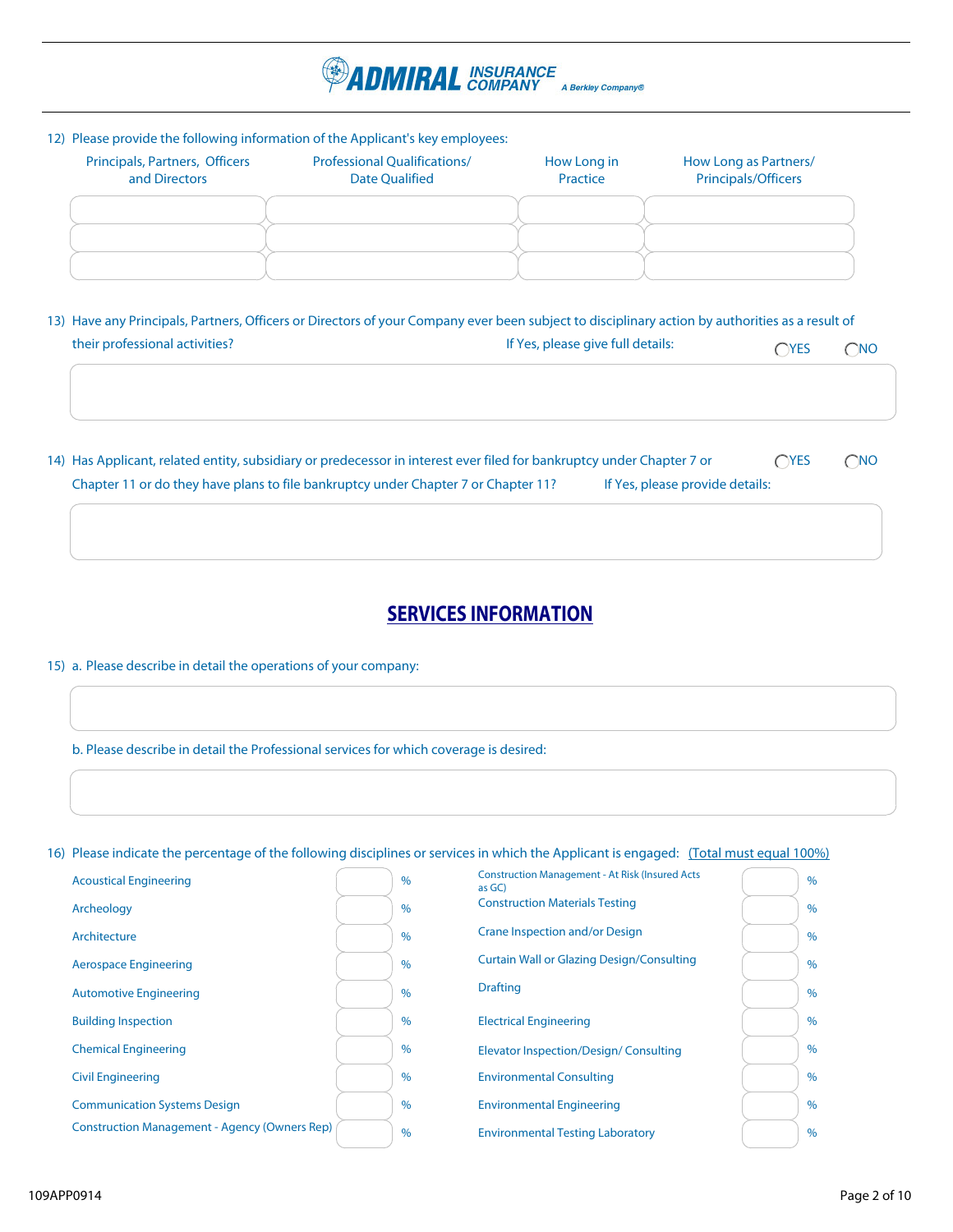

#### Question 16 - Continued:

| <b>Forensic Engineering/Expert Witness Services</b> | $\frac{0}{0}$ | <b>Petroleum Engineering</b>                                     | $\frac{0}{0}$ |
|-----------------------------------------------------|---------------|------------------------------------------------------------------|---------------|
| Fire Sprinkler/Alarm System Design                  | $\frac{0}{0}$ | <b>Plumbing System Design</b>                                    | $\%$          |
| <b>Fire Sprinkler/Alarm Inspection Services</b>     | $\frac{0}{0}$ | <b>Process or Control Systems Engineering</b>                    | $\%$          |
| <b>GeoTech/Soil Engineering &amp; Testing</b>       | $\frac{0}{0}$ | <b>Product Design for 3rd Parties</b>                            | $\%$          |
| <b>HVAC Engineering</b>                             | $\frac{0}{0}$ | <b>Roof Inspection</b>                                           | %             |
| <b>Hydrology</b>                                    | $\%$          | <b>Safety Consulting on Construction Project</b><br><b>Sites</b> | $\%$          |
| <b>Interior Design</b>                              | $\frac{0}{0}$ | Shoring or Scaffolding Design/Consulting                         | $\%$          |
| <b>Land Surveying</b>                               | $\frac{0}{0}$ | Solar/Photovoltaic Power Engineering                             | $\%$          |
| Landscape Architecture/Design                       | $\frac{0}{0}$ | <b>Structural Engineering</b>                                    | $\%$          |
| <b>LEED Certification Consulting</b>                | $\%$          | <b>Telecommunications Engineer/Consultant</b>                    | $\frac{0}{0}$ |
| <b>Lighting Design</b>                              | $\frac{0}{0}$ | <b>Testing Lab Services</b>                                      | $\%$          |
| <b>Machine/Equipment Design</b>                     | $\frac{0}{0}$ | <b>Traffic Planning</b>                                          | $\frac{0}{0}$ |
| Marine Surveying or Engineering                     | $\%$          | <b>Transportation Engineering</b>                                | $\%$          |
| <b>Mechanical Engineering</b>                       | $\frac{0}{0}$ | <b>Underground Utility Locating</b>                              | $\frac{0}{0}$ |
| <b>Mining Engineering</b>                           | $\%$          | <b>Urban Planning</b>                                            | $\%$          |
| <b>Naval Architecture</b>                           | $\frac{0}{0}$ | <b>Water/Wastewater/Engineering</b>                              | $\frac{0}{0}$ |
| <b>Nuclear Engineering</b>                          | $\frac{0}{0}$ | or Consulting                                                    |               |
| <b>Pavement Engineering/Design</b>                  | $\%$          | Other                                                            | $\frac{0}{0}$ |

17) Please provide a breakdown of the applicant's services by geographic area:

|                 | Percentage    |                         |  |
|-----------------|---------------|-------------------------|--|
| Local           | $\frac{0}{0}$ |                         |  |
| Regional        | $\%$          |                         |  |
| <b>National</b> | $\frac{0}{0}$ | <b>Which States?</b>    |  |
| International   | $\%$          | <b>Which Countries?</b> |  |

18) Does the Applicant, any subsidiary, parent or otherwise related entity provide any of the following services, or do they hire subcontractors to perform the following services on their behalf?

| a. Construction, installation, erection or fabrication                                     | $\bigcap$ YES | $\bigcap$ NO  |
|--------------------------------------------------------------------------------------------|---------------|---------------|
| b. Real Estate Development or Sales                                                        | $\bigcap$ YES | $\bigcirc$ NO |
| c. Manufacture, sale, lease or distribution of any product, or patented production process | $\bigcap$ YES | $\bigcap$ NO  |
| d. The development, sale or leasing of computer software or hardware to others             | $\bigcap$ YES | $\bigcap$ NO  |
| e. Foundation or Shoring Projects                                                          | $\bigcap$ YES | $\bigcap$ NO  |
| f. Environmental Impact Projects                                                           | $\bigcap$ YES | $\bigcap$ NO  |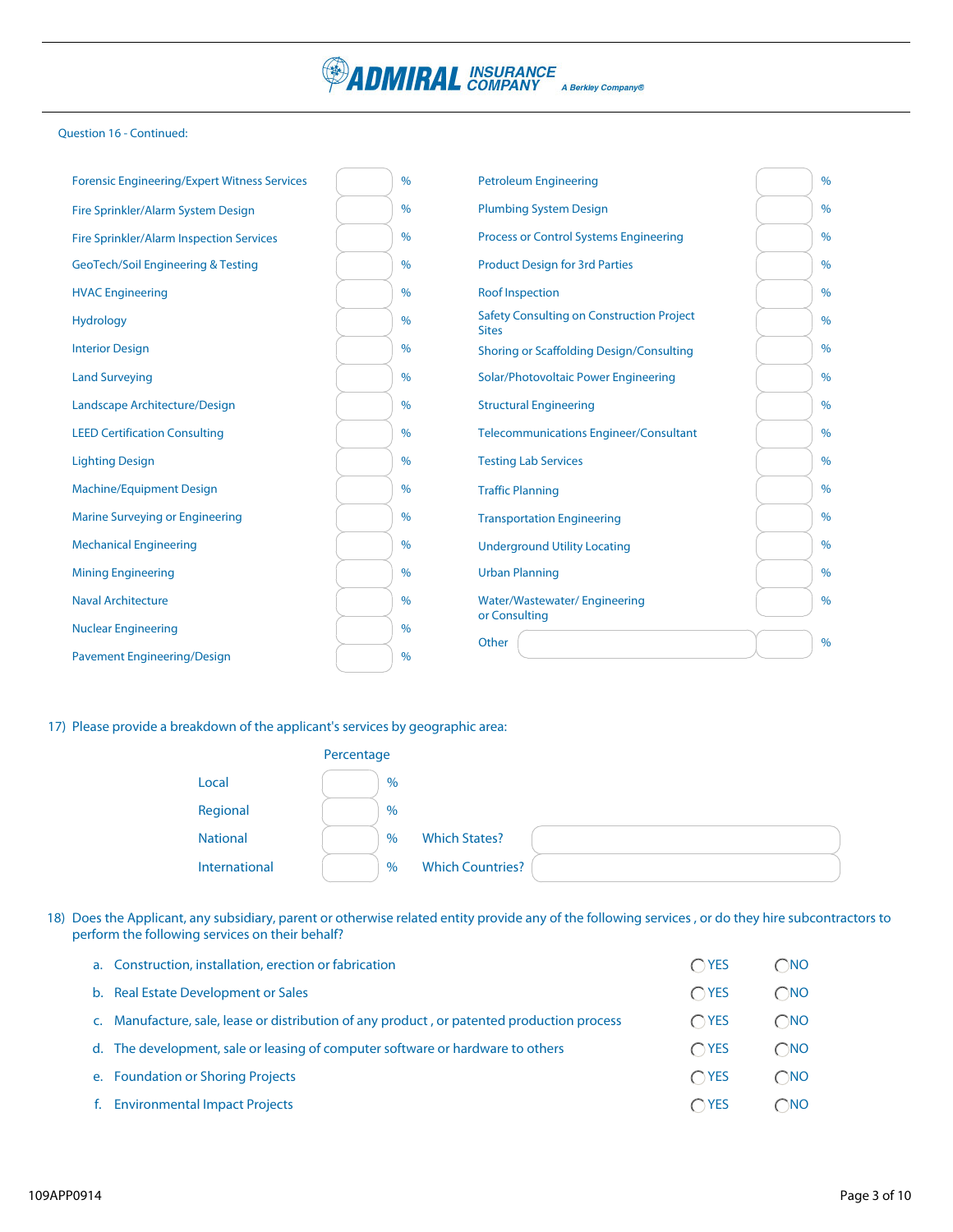### *ADMIRAL INSURANCE* A Berkley Company®

| <b>Question 18 - Continued</b>                                                                                                                                                                                                                      |               |                                                  |
|-----------------------------------------------------------------------------------------------------------------------------------------------------------------------------------------------------------------------------------------------------|---------------|--------------------------------------------------|
| g. LEED Projects                                                                                                                                                                                                                                    | $\bigcap$ YES | $\bigcirc$ NO                                    |
| h. Alternative Energy/Fuel Projects                                                                                                                                                                                                                 | $\bigcap$ YES | $\bigcirc$ NO                                    |
| <b>Offshore Projects</b><br>i.                                                                                                                                                                                                                      | $\bigcap$ YES | $\bigcirc$ NO                                    |
| <b>Underground Storage Tanks</b>                                                                                                                                                                                                                    | $\bigcap$ YES | $\bigcirc$ NO                                    |
| If Yes, please provide details:                                                                                                                                                                                                                     |               |                                                  |
| 19) Please indicate the approximate percentage of revenues derived from the following types of services:                                                                                                                                            |               | (Total Must Equal 100%)                          |
| a. Feasibility studies, reports, surveys where applicant is not involved in design                                                                                                                                                                  |               | $\%$                                             |
| Design without supervisory services<br>b.                                                                                                                                                                                                           |               | $\%$                                             |
| <b>Design &amp; Observation</b><br>c.                                                                                                                                                                                                               |               | %                                                |
| Construction observation without design<br>d.                                                                                                                                                                                                       |               | $\%$                                             |
| <b>Construction Administrative Services</b><br>e.                                                                                                                                                                                                   |               | %                                                |
| <b>Construction Stake-out</b><br>f.                                                                                                                                                                                                                 |               | %                                                |
| <b>Boundary Surveys</b><br>g.                                                                                                                                                                                                                       |               | $\%$                                             |
| h. Other                                                                                                                                                                                                                                            |               | $\frac{0}{0}$                                    |
| 20) Is your company a:<br><b>General Contractor?</b>                                                                                                                                                                                                | $\bigcap$ YES | $\bigcirc$ <sub>NO</sub>                         |
| <b>Specialty Contractor?</b>                                                                                                                                                                                                                        | $\bigcap$ YES | $\bigcirc$ NO                                    |
| 21) Do you use subcontractors/subconsultants?<br>If Yes, what percentage of your revenue is attributed to subcontractor costs?<br>What percentage of your projects require your use of subcontractors?<br>What type of work is being subcontracted? | $\bigcap$ YES | $\bigcirc$ <sub>NO</sub>                         |
| What percentage of subcontractors sign a contract with you?                                                                                                                                                                                         |               | (Please attach sample of subcontractor contract) |
| Do you obtain evidence of Insurance for :                                                                                                                                                                                                           |               |                                                  |
| <b>Professional Liability</b>                                                                                                                                                                                                                       |               |                                                  |
| <b>Limits Required</b><br>$\bigcap$ YES<br>$\bigcirc$ NO                                                                                                                                                                                            |               |                                                  |
| <b>General Liability</b><br>$\bigcirc$ YES<br>$\bigcirc$ NO<br><b>Limits Required</b>                                                                                                                                                               |               |                                                  |

22) Does the Applicant provide professional services on projects in which any Principal, Partner, Officer, Director or  $\bigcirc$  YES  $\bigcirc$  NO shareholder or an immediate family member of such person retains any ownership interest?

If Yes, please provide details including a complete description of the project, specifically identify all individuals holding an ownership interest and the amount of ownership each holds: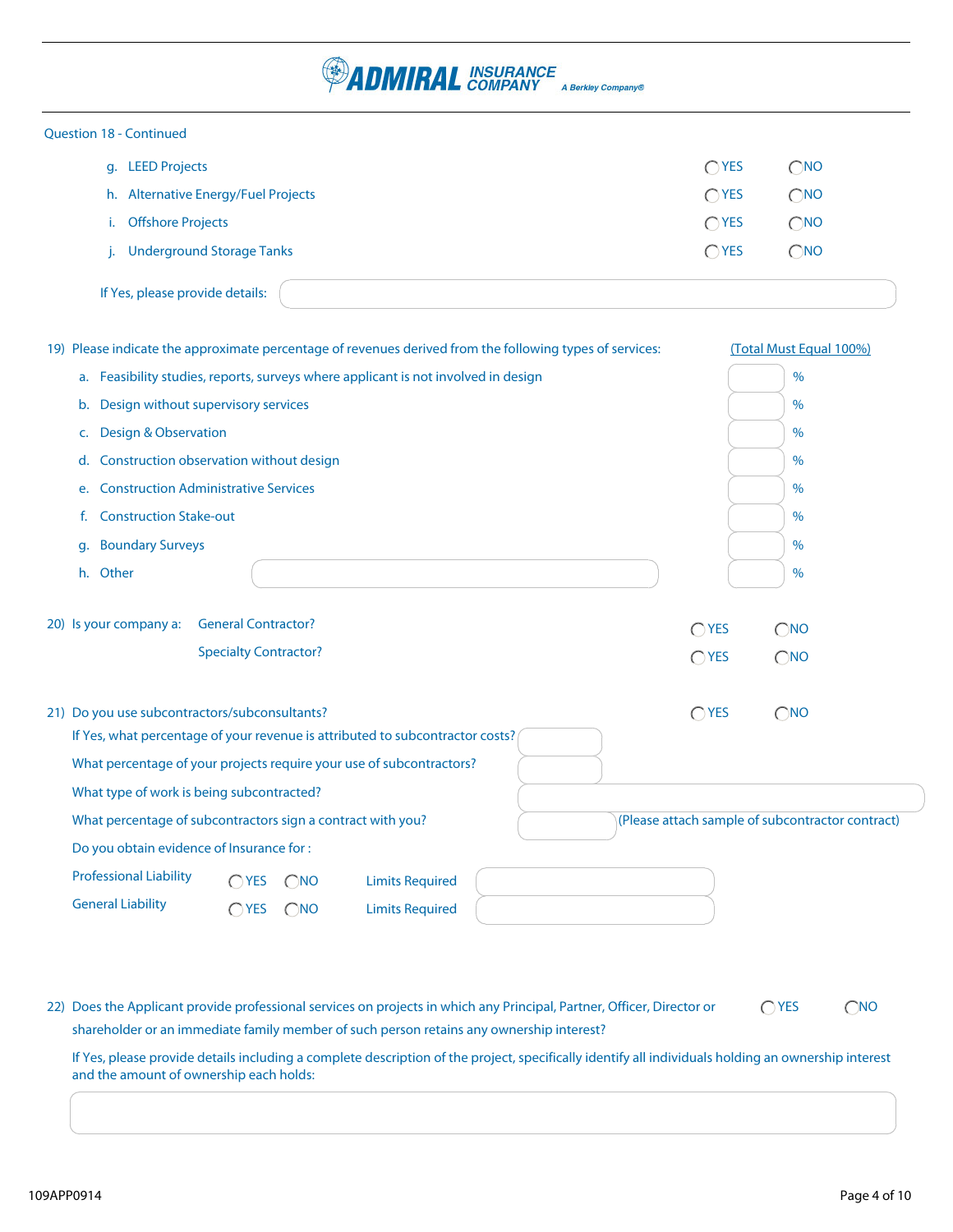

### **PROJECT AND CLIENTS INFORMATION**

#### 23) Please indicate the approximate percentage of revenues derived from each project type: (Total Must Equal 100%)

|                                                    | Last 12<br><b>Months</b> | <b>Est Next 12</b><br><b>Months</b> |                                                             | Last 12<br><b>Months</b> | <b>Est Next 12</b><br><b>Months</b> |
|----------------------------------------------------|--------------------------|-------------------------------------|-------------------------------------------------------------|--------------------------|-------------------------------------|
| <b>Airport Terminals/Passenger Terminals</b>       |                          | $\%$                                | Parks/Playrounds/Skate Parks                                |                          | $\frac{0}{0}$                       |
| <b>Airport Runways/Taxiways</b>                    |                          | $\%$                                | <b>Parking Structures</b>                                   |                          | $\frac{0}{6}$                       |
| <b>Amusement Rides</b>                             |                          | %                                   | Petrochemical/Refineries                                    |                          | $\frac{0}{0}$                       |
| <b>Apartments (not including Condo Conversions</b> |                          | %                                   | <b>Pre-Engineered Structures</b>                            |                          | $\%$                                |
| <b>Arenas/Stadiums/Convention Centers</b>          |                          | %                                   | <b>Power Plants/Utilities</b>                               |                          | %                                   |
| <b>Automotive/Vehicles</b>                         |                          | %                                   | Roads/Highways                                              |                          | $\%$                                |
| <b>Biofuel Plants</b>                              |                          | %                                   | Schools/Colleges                                            |                          | %                                   |
| <b>Bridges</b>                                     |                          | $\%$                                | Sewage Systems                                              |                          | $\%$                                |
| Churches                                           |                          | %                                   | <b>Sewage Treatment Plants</b>                              |                          | $\%$                                |
| <b>Commercial Condominums</b>                      |                          | %                                   | <b>Ships/Vessels</b>                                        |                          | $\%$                                |
| <b>Condominiums or Condo Conversions</b>           |                          | %                                   | <b>Shopping Centers/Retail/Restaurants</b>                  |                          | $\%$                                |
| <b>Custom Homes</b>                                |                          | %                                   | <b>Single Family Dwellings</b><br>(Other than Custom Homes) |                          | %                                   |
| Dams/Reservoirs/Levees                             |                          | $\frac{0}{6}$                       |                                                             |                          | $\%$                                |
| <b>Geothermal Systems</b>                          |                          | %                                   | Solar/Wind - Alternative Energy<br>Superfund/Pollution      |                          | %                                   |
| Harbors/Piers/Ports                                |                          | %                                   | <b>Telecomunication/Cell Sites/Cell Towers</b>              |                          | $\%$                                |
| Hospitals/Healthcare                               |                          | $\%$                                | <b>Theme Parks</b>                                          |                          | $\%$                                |
| <b>Hotels/Motels</b>                               |                          | $\%$                                | <b>Townhomes</b>                                            |                          | $\%$                                |
| <b>Industrial Waste Treatment</b>                  |                          | %                                   |                                                             |                          |                                     |
| Jails/Justice                                      |                          | $\%$                                | <b>Tract homes/Subdivisions</b>                             |                          | $\frac{0}{0}$                       |
| <b>Landfills/ Solid Waste Facilities</b>           |                          | $\%$                                | <b>Tunnels</b>                                              |                          | $\frac{0}{6}$                       |
| <b>Libraries</b>                                   |                          | $\%$                                | Warehouses                                                  |                          | $\%$                                |
| Manufacturing/Industrial                           |                          | $\%$                                | <b>Water or Waste Water Treatment Systems</b>               |                          | $\%$                                |
| <b>Mass Transit/Light Rail/Subway</b>              |                          | $\%$                                | <b>Water Features and Fountains</b>                         |                          | %                                   |
| <b>Mines/Quarries</b>                              |                          | $\%$                                | <b>Water Slides</b>                                         |                          | $\frac{0}{6}$                       |
| <b>Nuclear Facilities</b>                          |                          | %                                   | <b>Water Systems</b>                                        |                          | $\%$                                |
| <b>Office Buildings/Banks</b>                      |                          | %                                   | Other                                                       |                          | $\%$                                |
| <b>On Base Military Housing</b>                    |                          | $\frac{0}{6}$                       | Other                                                       |                          | $\frac{0}{6}$                       |

24) What is the percentage of your projects delivered through the following methods?

Design, Bid, Build  $\sqrt{ }$  %

Contractor Led Design Build (30%)

Designer Led Design Build  $\sim$  % If this method is used, are you ever the lead designer?  $\sim$  YES  $\sim$  MO If Yes  $\sim$  %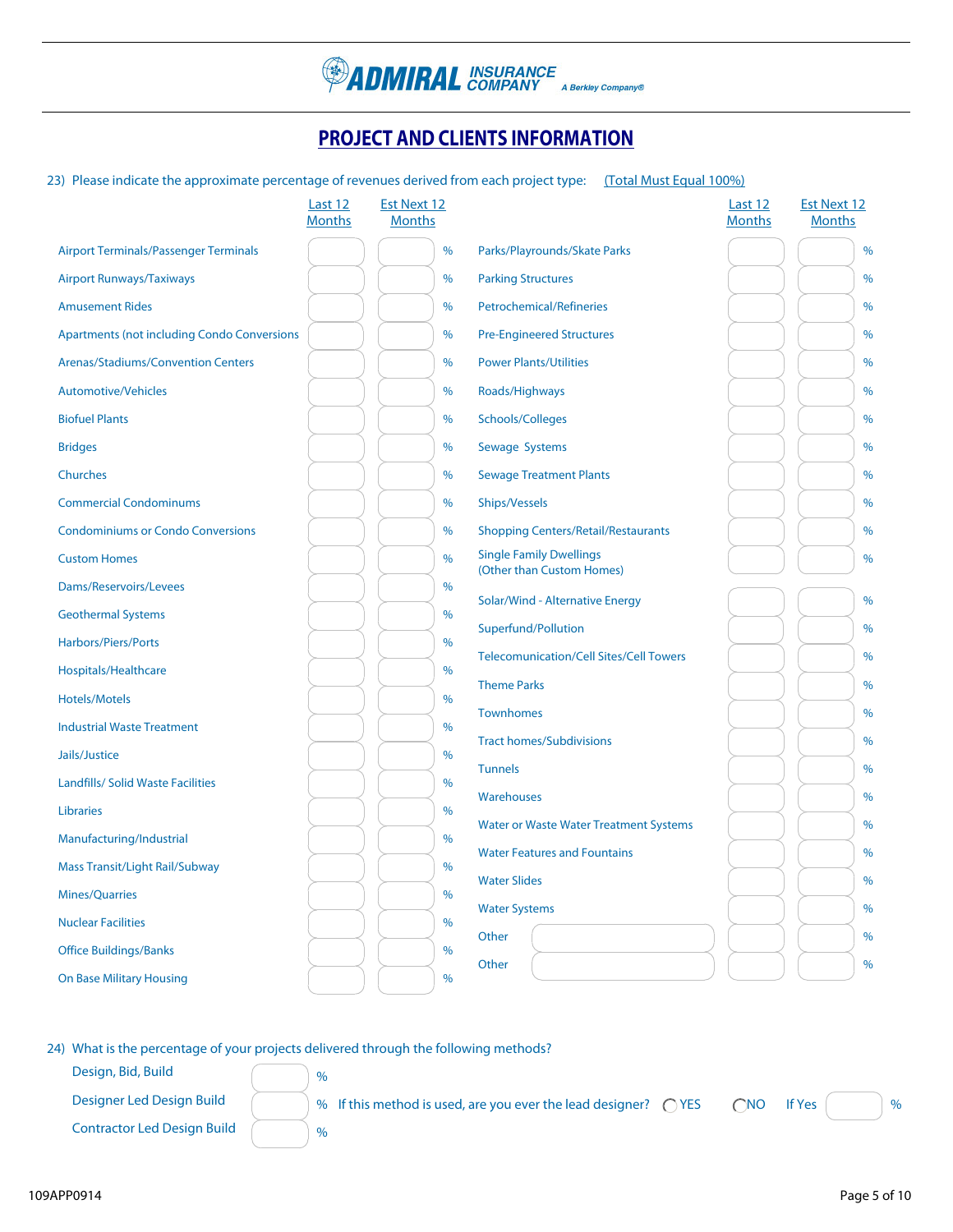

#### 25) Please include a list of the applicants firm's five largest jobs or projects during the past three years:

| <b>Project/Client Name</b> | <b>Nature of Services</b> | <b>Revenues for this Project</b> | <b>Dates of Project</b> |
|----------------------------|---------------------------|----------------------------------|-------------------------|
|                            |                           |                                  |                         |
|                            |                           |                                  |                         |
|                            |                           |                                  |                         |
|                            |                           |                                  |                         |
|                            |                           |                                  |                         |
|                            |                           |                                  |                         |

26) In the last 10 years, have you ever provided services on subdivisions, tract homes, custom homes, single family dwellings or residential condominium projects?

 $OYES$   $ONO$ 

#### If Yes, please provide details:

#### 27) Types of Clients:

| Contractors                       | $\%$ | <b>Institutional</b>             | $\%$          | <b>Residential Property Owners</b> | $\frac{0}{0}$ |
|-----------------------------------|------|----------------------------------|---------------|------------------------------------|---------------|
| <b>Commercial Property Owners</b> | $\%$ | <b>Local Government</b>          | $\frac{0}{0}$ | <b>State Government</b>            | $\%$          |
| <b>Federal Government</b>         | $\%$ | <b>Other Design Professional</b> | $\frac{0}{0}$ | Other                              | $\%$          |
| Industrial                        | $\%$ | <b>Real Estate Developers</b>    | $\frac{0}{0}$ |                                    |               |

### **REVENUE INFORMATION**

|     |         |                                                                                     | 3 Years Ago | 2 Years Ago | Previous<br>12 Months | <b>Estimated for</b><br>Next 12 Months |
|-----|---------|-------------------------------------------------------------------------------------|-------------|-------------|-----------------------|----------------------------------------|
| 28) |         | a. Total Gross Revenue for all Operations                                           |             |             |                       |                                        |
|     | $b_{1}$ | Design/Build (Responsible for both the<br>design and the construction/installation) |             |             |                       |                                        |
|     | C.      | Design Only (No responsibility<br>for construction/installation)                    |             |             |                       |                                        |
|     | d.      | <b>Construction Only (No responsibility</b><br>for Design)                          |             |             |                       |                                        |
|     | e.      | <b>Other Professional Fees: (Describe)</b>                                          |             |             |                       |                                        |
|     |         |                                                                                     |             |             |                       |                                        |
|     |         | <b>Total Construction Values</b>                                                    |             |             |                       |                                        |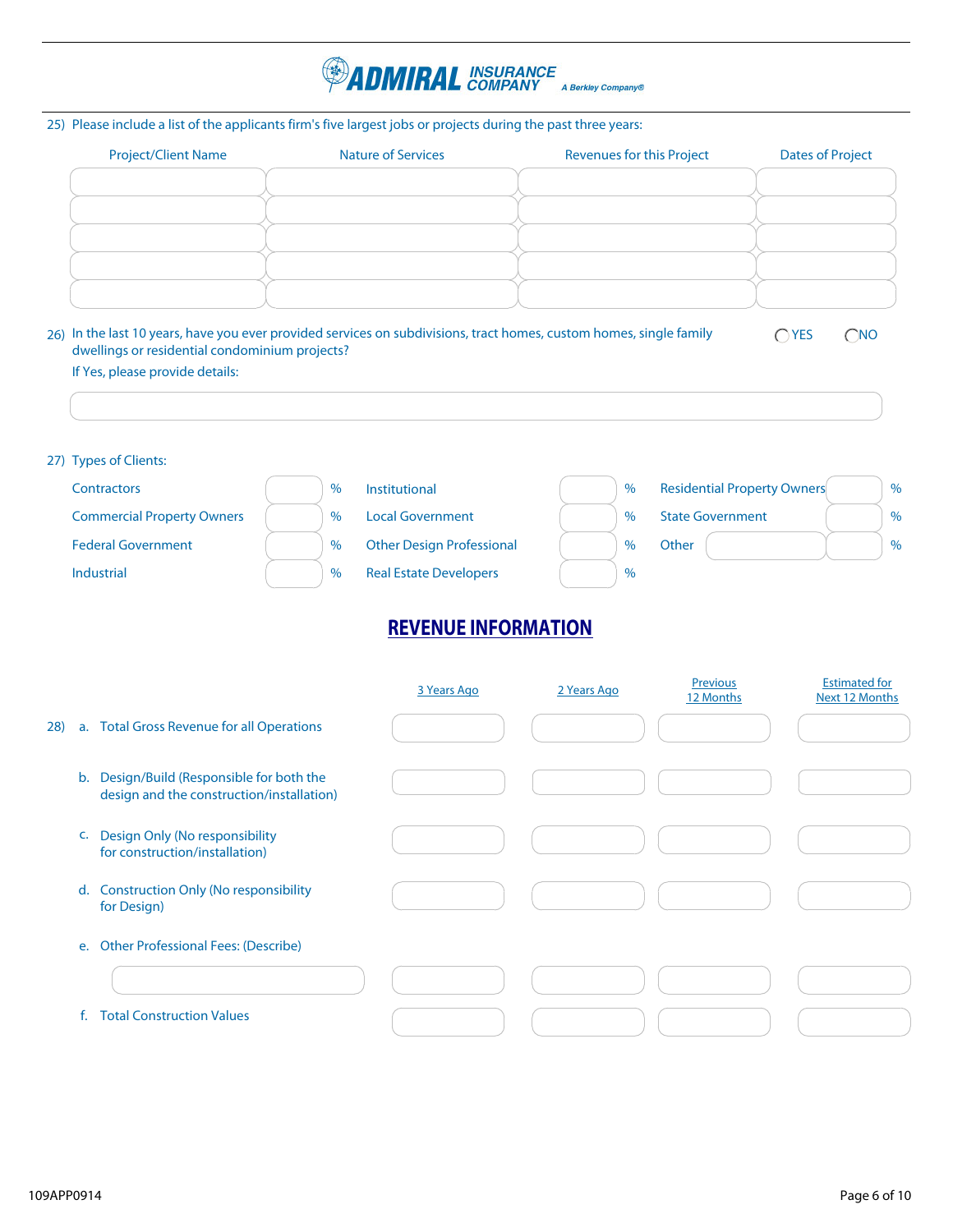

### **RISK MANAGEMENT INFORMATION**

| 29) What percentage of your firm's projects use written contracts?                                                                      |                            | $\frac{0}{0}$ |
|-----------------------------------------------------------------------------------------------------------------------------------------|----------------------------|---------------|
| 30) What percentage of your contracts are your standard contract or professional association contract versus your<br>client contracts?  |                            | $\frac{0}{0}$ |
| 31) What percentage of client generated contracts or revised contract provisions are reviewed by your legal counsel?                    |                            | $\frac{0}{0}$ |
| 32) What percentage of your contracts with clients contain a customized scope of services?                                              |                            | $\frac{0}{0}$ |
| 33) Do you have a documented peer review process?                                                                                       | <b>YES</b>                 | $\bigcap$ NO  |
| 34) What percentage of client deliverables undergo an internal peer review prior to delivery?                                           |                            | $\%$          |
| 35) Has your firm participated in a peer review or risk review?                                                                         | $\bigcap$ YES $\bigcap$ NO |               |
| If Yes, please identify the date:                                                                                                       |                            |               |
| 36) Does your firm have practices in place to handle conflicts, changes in site conditions, errors, omissions, and/or<br>change orders? | $\bigcap$ YES $\bigcap$ NO |               |
| 37) Do you have a full-time business manager separate from the design principals?                                                       | $\bigcap$ YES $\bigcap$ NO |               |
| 38) Does the applicant have:                                                                                                            |                            |               |
| a. An in-house continuing education program for professional employees?                                                                 | <b>YES</b>                 | <b>NO</b>     |
| Procedures to evaluate and screen potential new clients?<br>$\mathbf{b}$ .                                                              | <b>YES</b>                 | $\bigcap$ NO  |
| Procedures for monitoring and collecting outstanding fees?<br>C.                                                                        | <b>YES</b>                 | $\bigcap$ NO  |
| <b>E-mail Address</b><br>39) Name of the person responsible for risk management?                                                        |                            |               |
| <b>Phone Number</b>                                                                                                                     |                            |               |

### **COVERAGE INFORMATION**

#### 40) Please detail prior Architects and Engineers Professional Liability Coverage for the last FIVE YEARS starting with the most current year.

| <b>Insurance Company</b> | Premium | Limits | Deductible | <b>Policy Period</b> | <b>Retro Date</b> |
|--------------------------|---------|--------|------------|----------------------|-------------------|
|                          |         |        |            |                      |                   |
|                          |         |        |            |                      |                   |
|                          |         |        |            |                      |                   |
|                          |         |        |            |                      |                   |
|                          |         |        |            |                      |                   |
|                          |         |        |            |                      |                   |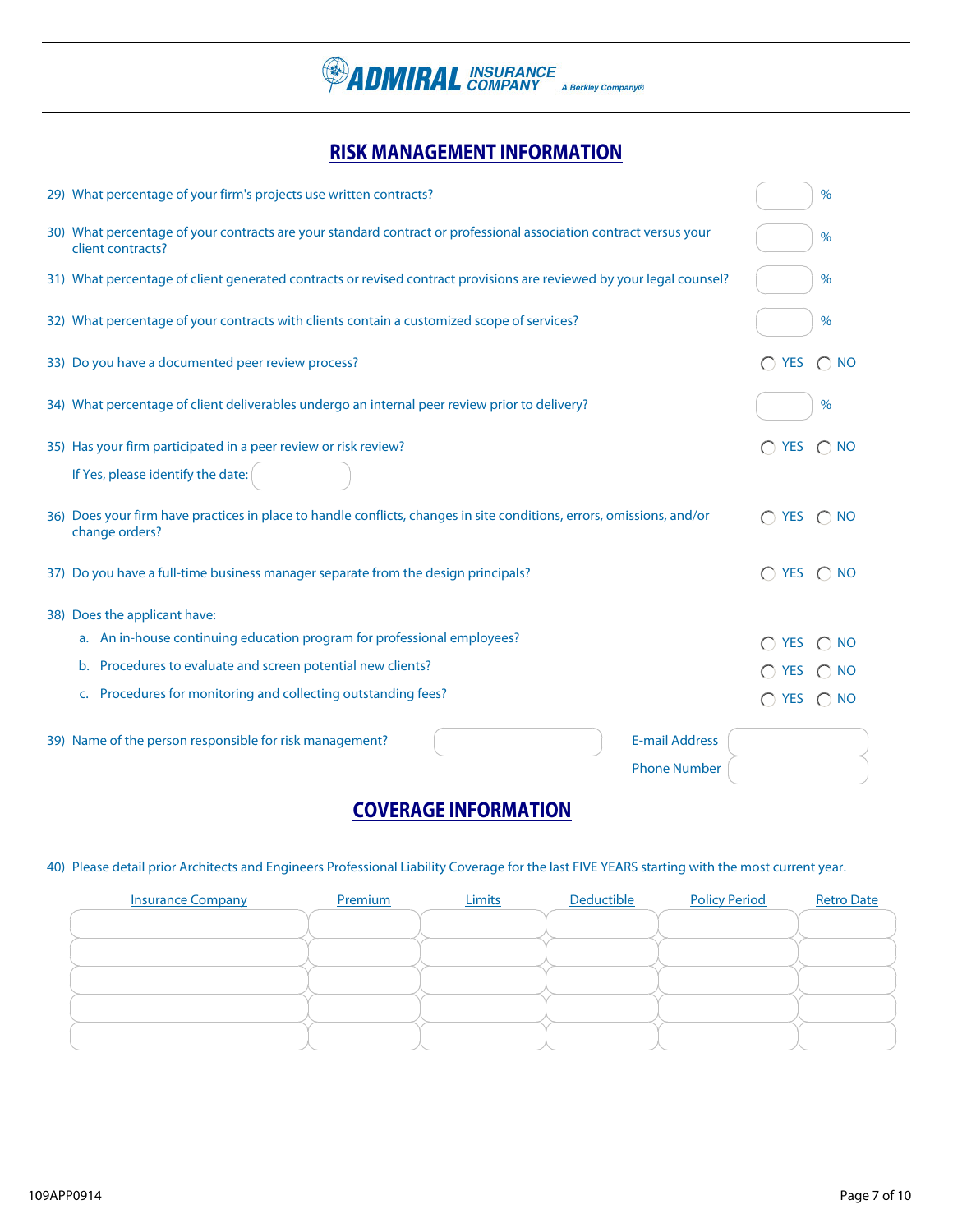

| 41) Is the Applicant currently insured under a Comprehensive General Liability Policy?<br>If Yes, please give details:                                                                                                                                   |                         |                |        | $\bigcap$ YES<br><b>Effective</b><br>From/To | $\bigcirc$ NO |
|----------------------------------------------------------------------------------------------------------------------------------------------------------------------------------------------------------------------------------------------------------|-------------------------|----------------|--------|----------------------------------------------|---------------|
| <b>Insurance Company</b>                                                                                                                                                                                                                                 | <b>Type of Coverage</b> | <b>Premium</b> | Limits |                                              |               |
| Has any application for Architects and Engineers Professional Liability Insurance made on behalf of the firm, any predecessors in<br>42)<br>business or present partners ever been declined or has the insurance ever been cancelled or renewal refused? |                         |                |        | <b>YES</b><br>∩                              | $\bigcap$ NO  |
| If Yes, please provide details:                                                                                                                                                                                                                          |                         |                |        |                                              |               |
|                                                                                                                                                                                                                                                          |                         |                |        | $\bigcap$ YES                                | ( `No         |
| 43) Has any claim ever been made against the firm or any Principals, Partners, Officers or Directors?                                                                                                                                                    |                         |                |        |                                              |               |

44) After inquiry, is the Applicant, any predecessors in business, or any other person for whom coverage is requested aware of any act, error, omission or circumstance which may possibly result in a claim being made against them?

| If Yes, please provide details:                          | <b>TYES</b>                                                                                                               | ` `No |
|----------------------------------------------------------|---------------------------------------------------------------------------------------------------------------------------|-------|
|                                                          |                                                                                                                           |       |
| If Yes, have these issues been reported to your carrier? | <b>YES</b>                                                                                                                |       |
|                                                          |                                                                                                                           |       |
| If Yes please provide details:                           | $\bigcap$ YES                                                                                                             | ∩ No  |
|                                                          |                                                                                                                           |       |
|                                                          |                                                                                                                           |       |
|                                                          | 45) Does the Applicant have any pending disputes concerning the payment of fees to you for services or products rendered? |       |

claim has been made or suit filed against any party to the work or project where you provided any services or products?

 $OYES$   $ONO$ If Yes please provide details: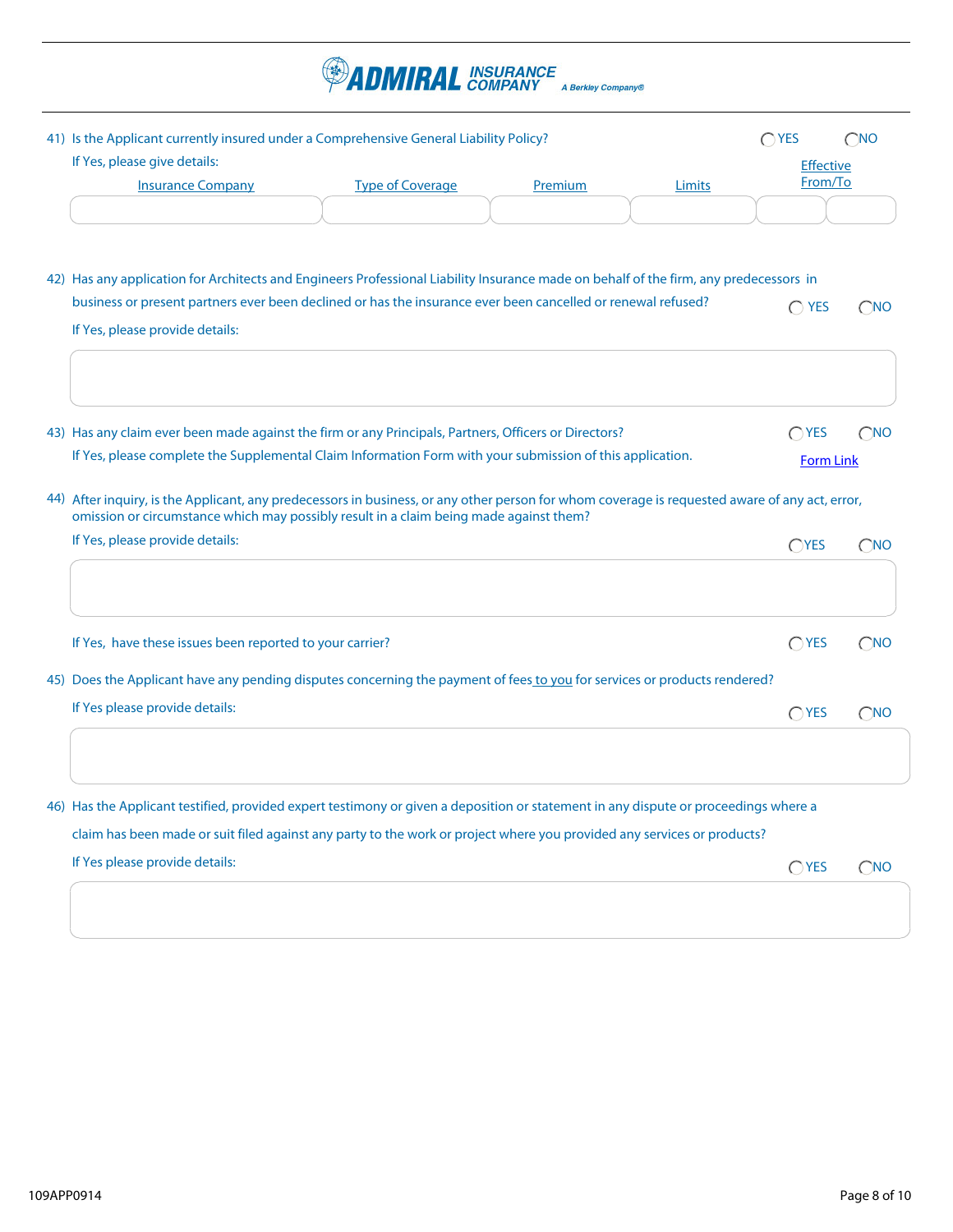**PADMIRAL** INSURANCE A Berkley Company®

|     | <b>CONTRACTOR'S POLLUTION LIABILITY INFORMATION</b>                                                                                              | <b>Not Applicable</b> |               |
|-----|--------------------------------------------------------------------------------------------------------------------------------------------------|-----------------------|---------------|
| 47) | Does your company have written policies and procedures for complying with OSHA, health, safety, training and medical<br>monitoring requirements? | $\bigcap$ YES         | $\bigcirc$ NO |
|     | 48) Does your company have written health and safety manuals?<br>If Yes, when were they last updated?                                            | $\bigcap$ YES         | $\bigcirc$ NO |
|     | 49) Does your company carry Contractor's Pollution Liability coverage?<br>If Yes, please provide the following information:                      | $\bigcap$ YES         | $\bigcirc$ NO |
|     | Name of Insurer<br><b>Limits of Liability</b><br>Deductible<br><b>RetroActive Date</b><br><b>Annual Premium</b>                                  |                       |               |
|     | 50) Is your company responsible for removing or transporting waste from job sites?<br>If Yes please provide details:                             | $\bigcap$ YES         | $\bigcirc$ NO |
|     | 51) Does your company subcontract the disposal and/or transportation of waste?<br>If Yes please provide details:                                 | $\bigcap$ YES         | $\bigcirc$ NO |
|     | 52) Is your company ever responsible for excavating, testing or sampling?<br>If Yes, please provide complete details:                            | $\bigcap$ YES         | $\bigcirc$ NO |
|     | 53) Does your company subcontract excavation, testing or sampling?<br>If Yes, please provide complete details:                                   | $\bigcap$ YES         | $\bigcap$ NO  |
|     | 54) Have you ever had a pollution incident?<br>If Yes, please provide complete details:                                                          | $\bigcirc$ YES        | $\bigcirc$ NO |